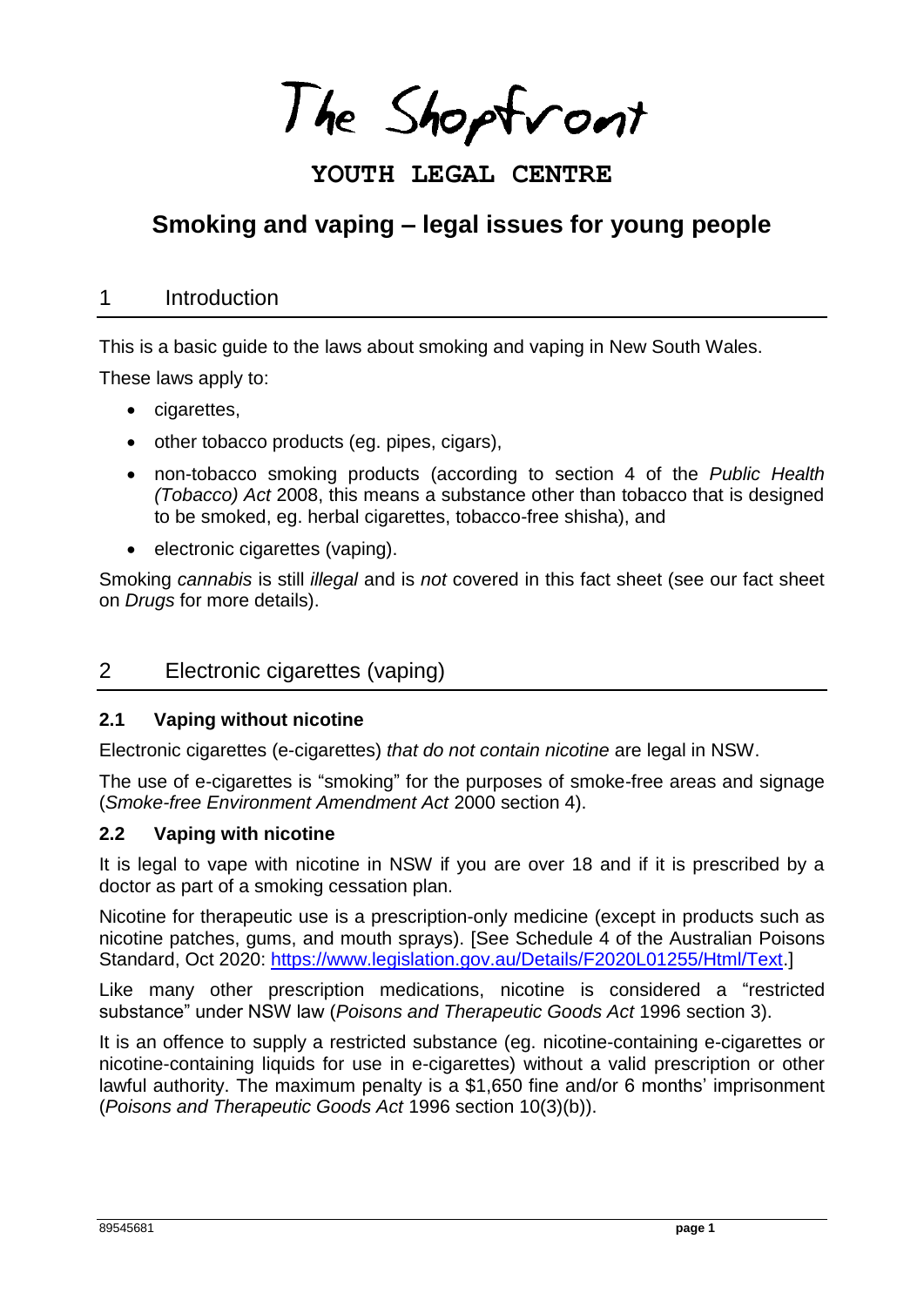The Shoptront

#### **2.3 Importing e-cigarettes with nicotine**

Liquid nicotine or e-cigarettes containing liquid nicotine cannot be sold legally in NSW without approval from the Ministry of Health. No retailer has been granted approval, so you won't be able to legally buy it from stores.

You can legally import nicotine-containing e-cigarettes (or nicotine-containing liquids for use in e-cigarettes) under the Personal Importation Scheme (*Therapeutic Goods Act*  1989 (Commonwealth) section 18; *Therapeutic Goods Regulations* 1990 (Commonwealth) Schedule 5).

The product must only be used to help you quit smoking, and you must have a current valid prescription from an Australian-registered medical practitioner.

You can only import nicotine-containing e-cigarettes for your own personal use (or for your immediate family, as long as your family member holds a valid prescription).

You can't import more than 3 months' supply at one time under the scheme. If you wish to bring in more than 3 months' supply, your doctor will first need to apply to the Therapeutic Goods Administration (TGA) for approval.

Importing nicotine-containing e-cigarettes without a valid permit is illegal and may attract harsh penalties, including a fine of up to \$222,000 (*Customs Act* 1901 (Commonwealth) section 233BABAE).

## 3 Selling and supplying tobacco or e-cigarettes

Generally it is legal for you to *give out* or *share* cigarettes (and other smoking products such as e-cigarettes or shisha).

It is illegal to sell cigarettes to someone under 18 or to buy them on behalf of someone under 18 (see Part 5 of this fact sheet for more details).

It appears to be legal for an individual to sell cigarettes to another person aged over 18 (eg. selling a few cigarettes to a friend), although we don't recommend this.

There are laws and regulations about wholesale and retail (for more information see [https://www.health.nsw.gov.au/tobacco/Factsheets/retailers-penalties-and](https://www.health.nsw.gov.au/tobacco/Factsheets/retailers-penalties-and-enforcement.pdf)[enforcement.pdf\)](https://www.health.nsw.gov.au/tobacco/Factsheets/retailers-penalties-and-enforcement.pdf).

#### 4 Smoke-free areas

Smoking and using e-cigarettes (vaping) is banned in all enclosed public places and certain outdoor public places (*Smoke-free Environment Act* 2000 sections 6 & 6A and *Smoke-free Environment Regulation* 2016).

Enclosed public places include shopping centres, cinemas, libraries, trains and buses (*Smoke-free Environment Act* 2000 Schedule 1*)*.

Outdoor public places that are smoke-free areas include public swimming pools, spectator areas, public transport stops and platforms, within 4 metres of a pedestrian access point to a public building, and commercial outdoor dining areas (*Smoke-free Environment Act* 2000 section 6A).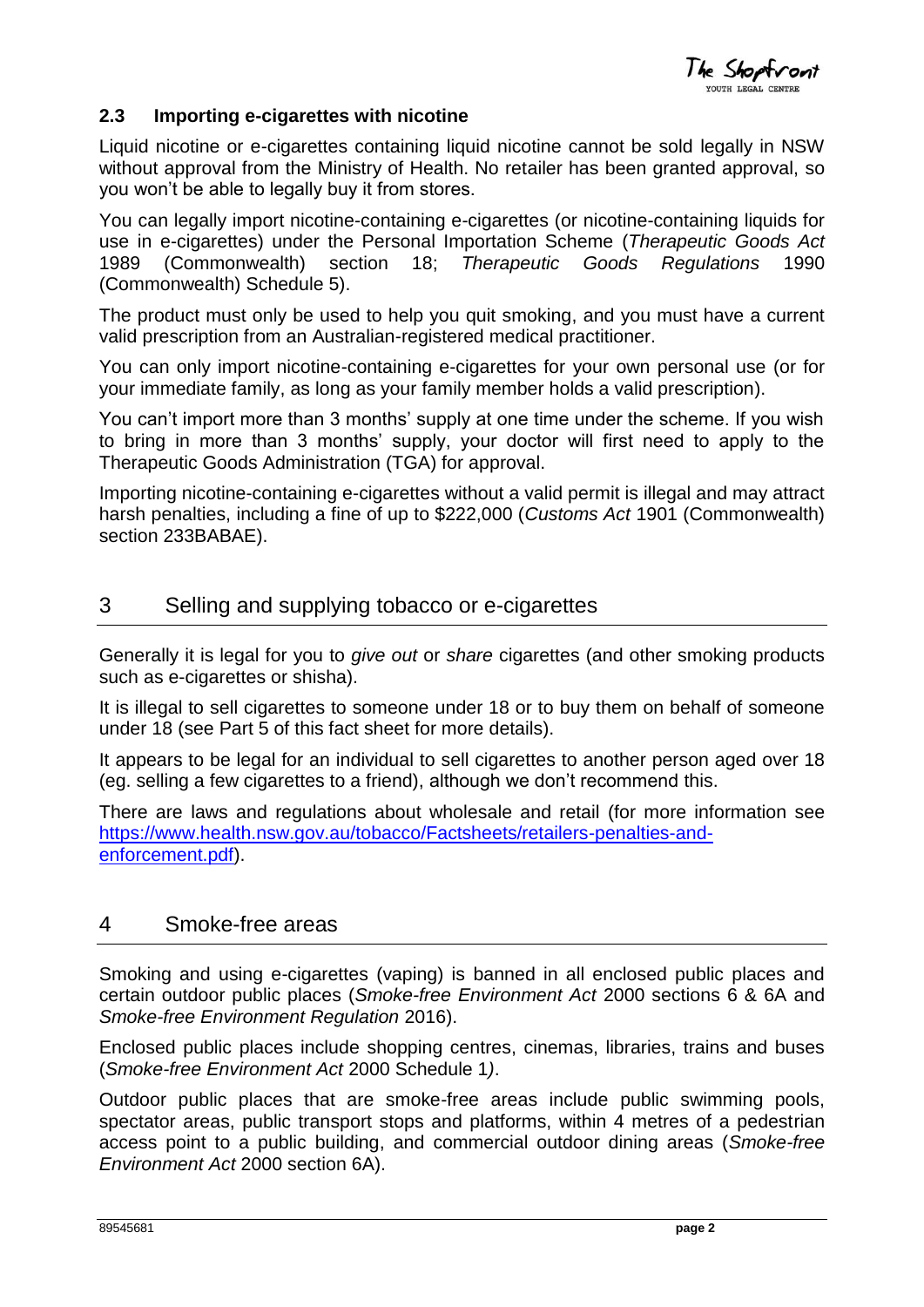The Shoptront

It is an offence to smoke or use e-cigarettes in a smoke-free area, unless you didn't know it was a smoke-free area and there was no simple way of knowing it was a smoke-free area (*Smoke-free Environment Act* 2000 section 7). There is a \$300 on-thespot fine, or a maximum \$550 fine if convicted by a court.

It is also an offence to smoke or use e-cigarettes on public transport vehicles such as trains, buses, light rail and ferries, or in related public areas like train stations (*Passenger Transport (General) Regulation* 2017 clause 51). There is a \$300 on-thespot fine, or a maximum fine of \$550 if convicted by a court.

It is an offence to smoke or use e-cigarettes in a vehicle with a child under 16 in the vehicle (*Public Health (Tobacco) Act* 2006 section 30). There is a \$250 on-the-spot fine, or a maximum \$1,100 fine if convicted by a court.

## 5 Laws applying to people under 18

#### **5.1 Is it legal for under-18s to smoke or vape?**

The short answer is "yes". It is *not* an offence for a person aged under 18 to buy, possess or smoke cigarettes or nicotine-free e-cigarettes.

However, police have the power to confiscate cigarettes or other smoking products from people under 18.

There are also laws against selling these products to, or buying them on behalf of, under-18s.

#### **5.2 Selling and buying tobacco and/or e-cigarettes**

It is illegal to sell tobacco, non-tobacco smoking products or e-cigarettes and e-cigarette accessories to a person under 18 years of age (*Public Health (Tobacco) Act* 2006 section 22). The maximum penalty is a fine of \$11,000 (for a first offence) or \$55,000 (for a second or subsequent offence).

It is also illegal to purchase tobacco, smoking or vaping products on behalf of a person under 18 years of age (*Public Health (Tobacco) Act* 2006 section 23). This carries a maximum fine of \$2,200.

It is legal to *give* cigarettes to a person under 18, although we don't recommend it.

#### **5.3 Police power to confiscate cigarettes and other smoking products**

A police officer may confiscate tobacco or non-tobacco smoking product from a person under 18 in a public place (*Public Health (Tobacco) Act* 2006 section 26).

#### 6 How offences are dealt with

#### **6.1 Court**

Any of the offences mentioned in this fact sheet can end up in court, most likely the Local Court (or the Children's Court if you were under 18 at the time of the alleged offence).

This fact sheet sets out the *maximum* penalties, which are not often imposed. Apart from fines and imprisonment, courts have other sentencing options such as cautions